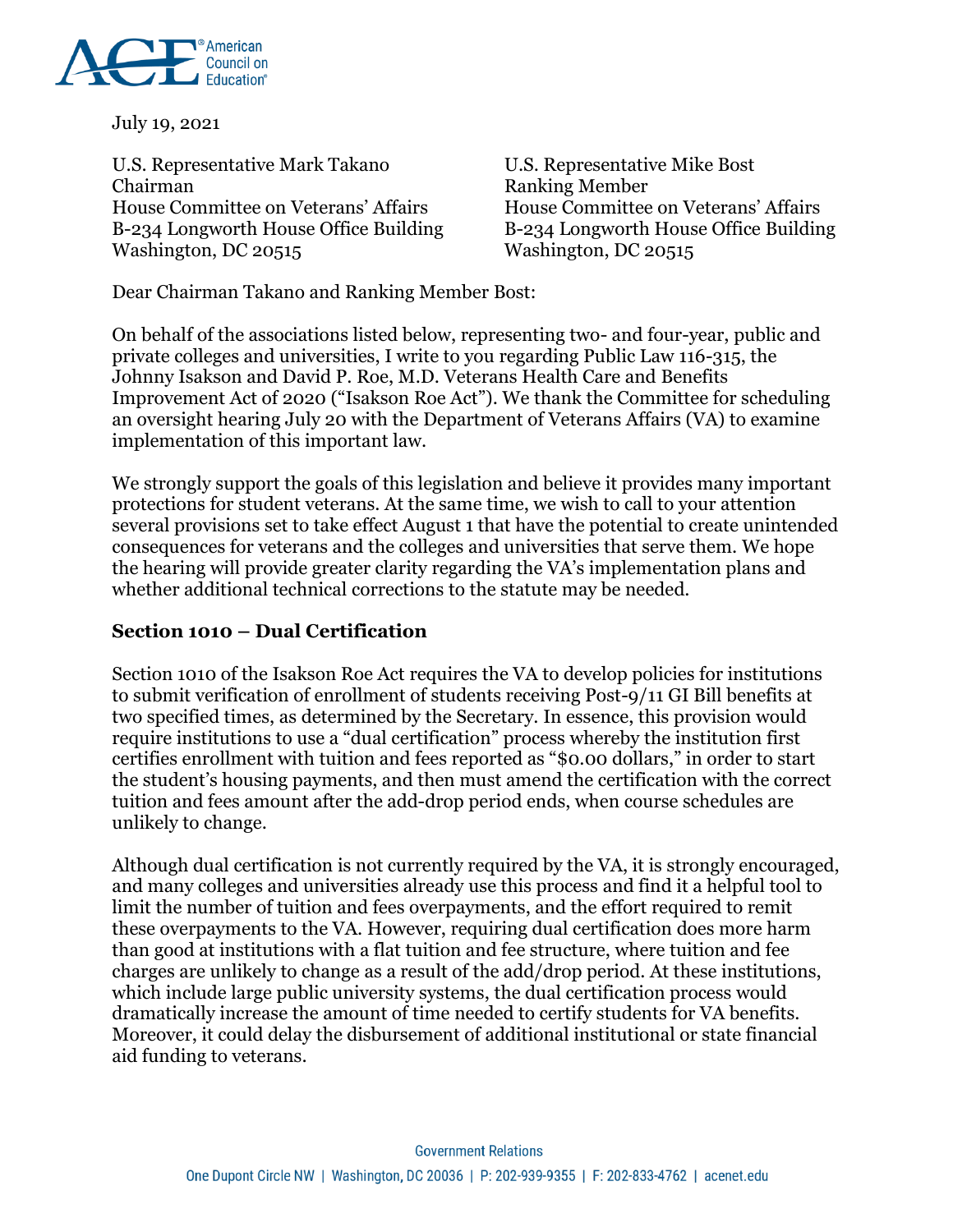Given that section 1019 of the Isakson Roe Act makes institutions responsible for paying back to the VA any debts incurred by a veteran as a result of changes in class schedules or program, it is unclear what benefit is gained by imposing a dual certification mandate across all institutions. For these reasons, we recommend this part of section 1010 be stricken. Alternatively, at a minimum, we recommend you create an exception to this requirement for institutions with flat tuition and fee structures.

#### **Section 1018 – Consumer Information Requirements**

We strongly support ensuring that student veterans have the information they need to make informed decisions about how best to use their GI Bill benefits, but we believe that the bill's requirement to provide estimates of costs and aid for the duration of the student's program, while well-intentioned, is likely to result in information that is highly inaccurate, confusing, and misleading to veterans. Understanding that getting notifications of cost and aid eligibility on an annual basis is not ideal, the Title IV student aid system is only designed to make annual awards. Even for students who submit a FAFSA, the institution can only guess at costs and aid beyond the first year – by, for example, fixed percentage for each year or simply multiplying the first year's costs and aid times the number of years needed to complete the program.

Personalized "estimates" of non-VA federal aid and the total amount of borrowing over the course of a degree program are dependent on many variables that could change significantly from year-to-year and would be difficult to estimate with any accuracy prior to enrollment, particularly before a student veteran has submitted a FAFSA for a particular year. In addition, it is unclear how institutions would know an accurate amount of veterans education benefits available offset the cost of the program until the student indicates that they intend to use these benefits and the VA confirms the student's eligibility.

We also are concerned by the requirement in section  $(f)(1)(C)$  for institutions to have policies to inform students of federal aid eligibility prior to packaging loans.<sup>1</sup> As written, institutions would be forced to delay making complete financial aid offers to students because federal loans are typically awarded at the same time as federal grants.

Under section 1018, students would receive three separate notifications of their student aid eligibility, each containing different information: (1) a financial aid offer listing only federal, state, and institutional grants; (2) a subsequent financial aid offer adding loans to the grants offer; and (3) the new form proposed in  $(f)(1)(A)$  estimating the student's aid for the duration of their course. This will undoubtedly add to, not detract from, students' confusion about their financial aid eligibility. This will be in addition to other consumer information that colleges and universities already provide to all their students, and which typically reflects annual costs and aid, as opposed to total program cost.

 $\overline{a}$ 

<sup>&</sup>lt;sup>1</sup> We assume that the term "federal aid eligibility" is referring to federal grant aid available under Title IV, although that is not clear, since the term typically encompasses both federal loans and federal grants at the Department of Education.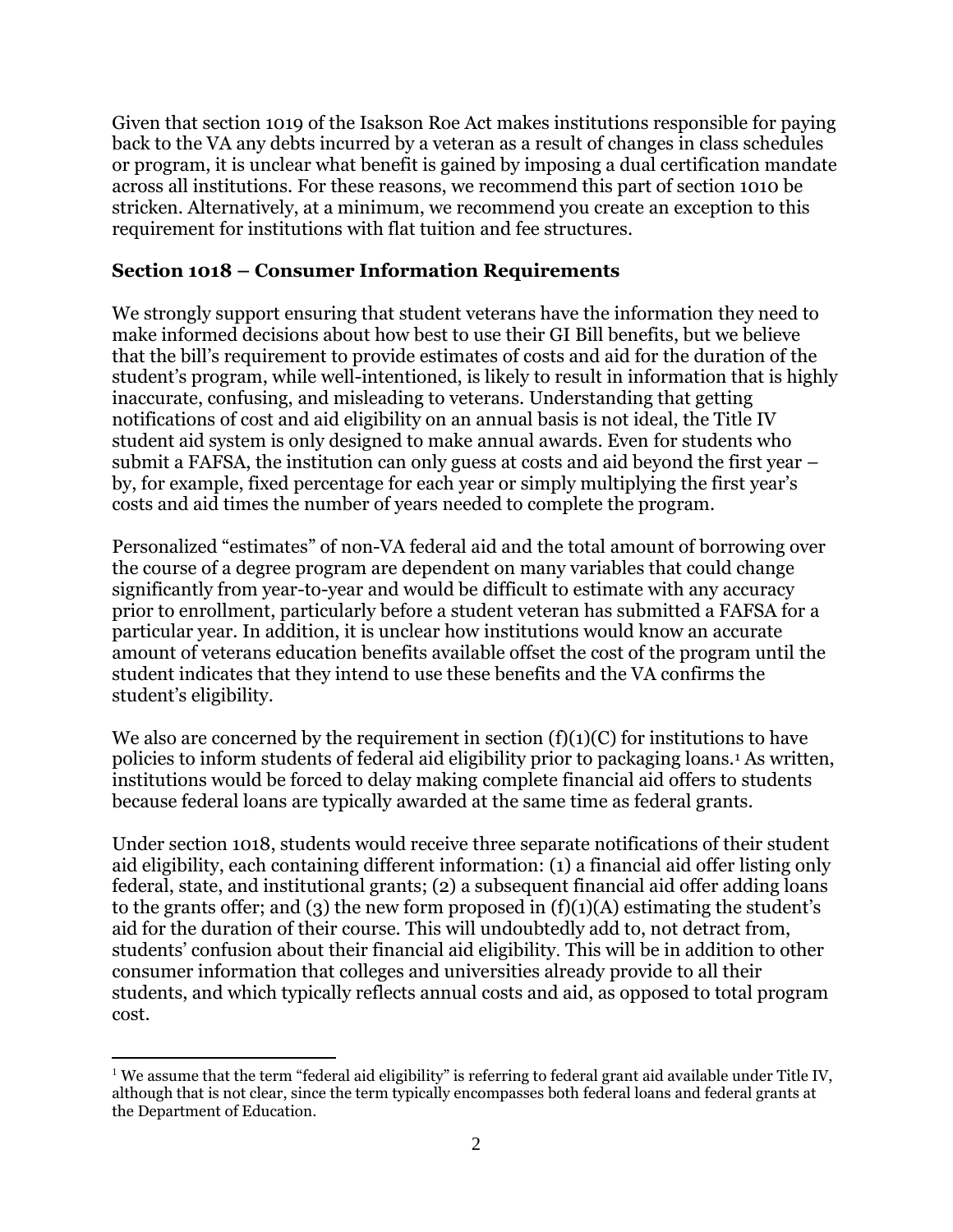We are also concerned by the requirement in section  $(f)(1)(B)$  that the institution provide an updated form within 15 days of the determination of tuition rates and fees. This is an unrealistic timeframe for providing updated forms to all students, particularly given that most institutions will not have automated systems in place to collect and generate the form required under section 1018, given the departure from the way information on educational costs and Title IV aid are typically collected by institutions and provided to students.

All Principles of Excellence schools are required to use the Department of Education's College Financing Plan (CFP), a template that has been in use for nearly a decade. The CFP was developed with stakeholder input, and has been consumer-tested to ensure that the financial aid information it provides is helpful to and easily understood by students. Adding a new, untested, and non-standardized form will undermine the progress the CFP has made toward making financial aid offers easier for students to compare between schools.

The CFP is already advancing the goal of providing student veterans with clear information on costs and aid, just as the new requirements in Section 1018 aim to do. Although the CFP provides cost/aid information on an annual basis, rather than for the full duration of a program, we believe this form already provides student veterans with the most reliable information possible given that actual costs and aid eligibility are determined year by year

As currently written, the requirements included in Section 1018, while well-intentioned, will force institutions to provide student veterans with unreliable estimates of future costs and aid eligibility that cannot be accurately predicted years in advance, under the guise of good consumer information.

On July 13, the VA issued guidance on the process to apply for a 1-year waiver of these requirements, including a requirement that an institution submit a justification explaining why they are "unable" to meet various requirements and a plan to come into full compliance within a year's time. Institutions must apply for this waiver by August 1, 2021, with VA notifying institutions whether a waiver has been granted within 60-90 days.

We have serious concerns with the anticipated timeline for notifying institutions of whether a waiver has been granted. Although institutions must apply by August 1, they will not know whether a waiver has been granted for two to three months. Should an institution fail to receive a waiver, the institution will have been out of compliance for that entire time. Failure to receive a waiver will also trigger a notification of the SAA and a possible flag on the VA Comparison Tool. For colleges and universities that take their VA compliance obligations seriously, this is untenable.

In addition, we have concerns about whether institutions will be able to satisfy the VA's waiver application requirements, particularly because they have only two weeks to prepare their submission. We also note uncertainty about what will be sufficient basis to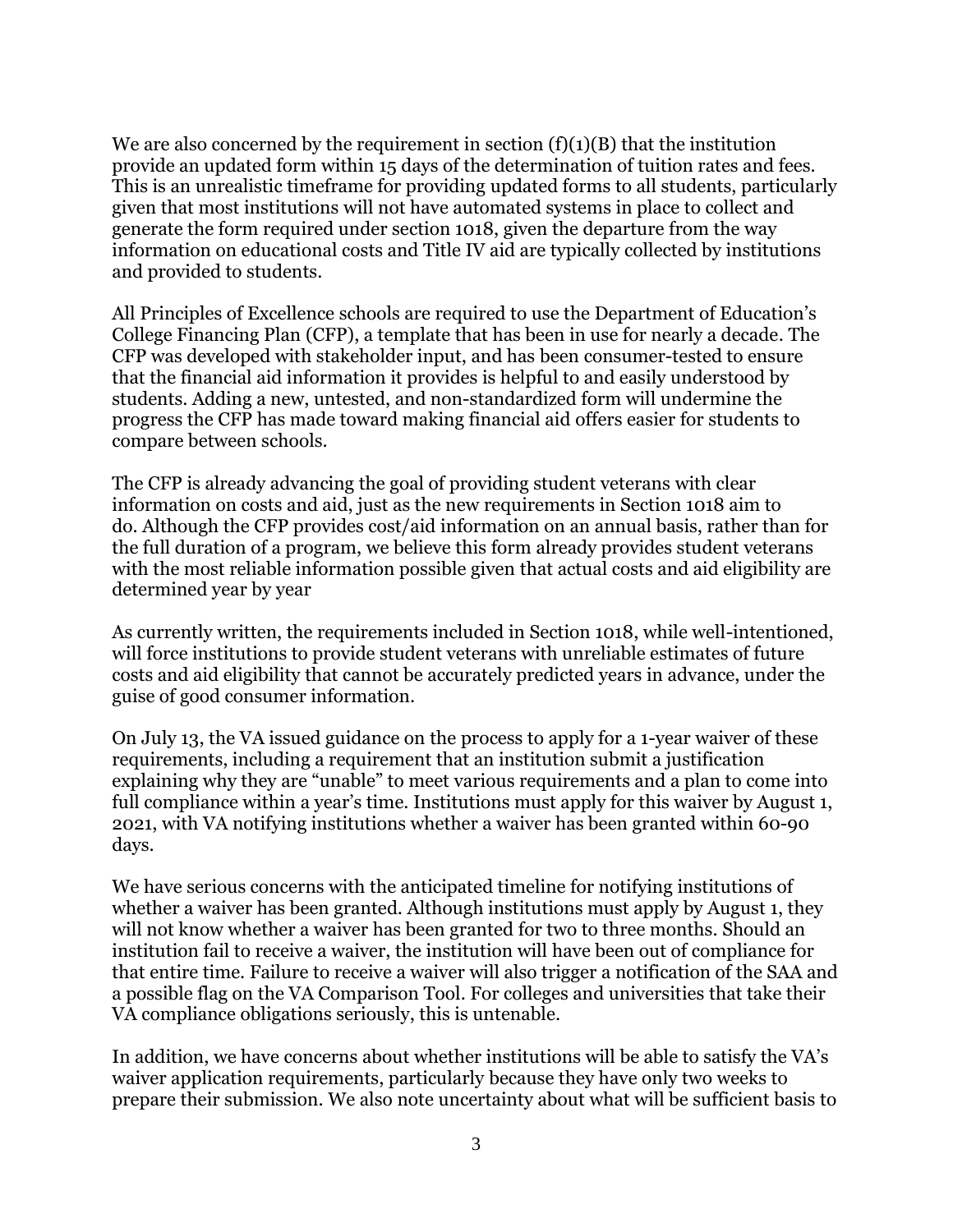be granted a waiver. For example, Justification #2 says that the institution is "unable to provide availability of federal financial aid not administered by VA, offered by the institution or to alert the individual of the potential eligibility for other federal financial aid before packaging or arranging student loans or alternative financing." Because it is not possible to accurately estimate a student's eligibility for federal financial aid in future award years, we believe that most schools would be able to request a waiver on that basis. We would appreciate confirmation of whether our understanding is correct.

Given the concerns with section 1018 requirements, and the uncertainty around if and when a waiver might be granted, we urge Congress to provide relief for colleges and universities through limited technical corrections to the statute. We strongly encourage Congress to amend the statute to permit institutions to provide the College Financing Plan as an alternative to the information required in section 1018. We also respectfully ask that Congress consider a delay of the effective date of this provision, to allow the VA more time to implement this provision and to provide additional clarity regarding the waiver requirements.

# **Section 1015 – Requiring HEA Title IV Participation as a Condition of Eligibility**

Section 1015 of the Isakson Roe Act requires that an institution must be approved and participating in a student financial aid program under Title IV of the Higher Education Act (HEA) in order to participate in the GI Bill program. Although most institutions of higher education can easily meet this new requirement, there are a handful of schools that are eligible to participate in Title IV but have chosen not to do so.

These institutions are accredited by agencies or associations recognized by the Secretary of Education as reliable authorities on the quality of the education or training programs offered by an institution. They are interested in continuing to offer quality programs serving the needs of their student veterans. In view of the limited number of situations in which this provision would apply, we would ask the committee to review the necessity of this new requirement. In addition, given that VA guidance about the waiver process was made available to institutions today, we ask the committee to consider delaying the effective date of this provision to allow time for institutions to apply for a waiver, and for VA to consider these applications.

# **Section 1018 – Incentive Compensation**

In June, Congress passed the THRIVE Act (H.R. 2523), which further amends Section 1018 of the Isakson Roe Act to add a new prohibition on the payment of incentive compensation by an education institution in section  $3679(f)(2)$ .

The VA already has authority under 38 USC §3696 to enforce incentive compensation restrictions when determining institutional eligibility. Prior to the passage of the Isakson-Roe Act in January, the incentive compensation language in section 3696(d) was quite clear in its relationship to the existing provision in the HEA. To ensure alignment, it required the VA's provision to be interpreted in "a manner consistent with"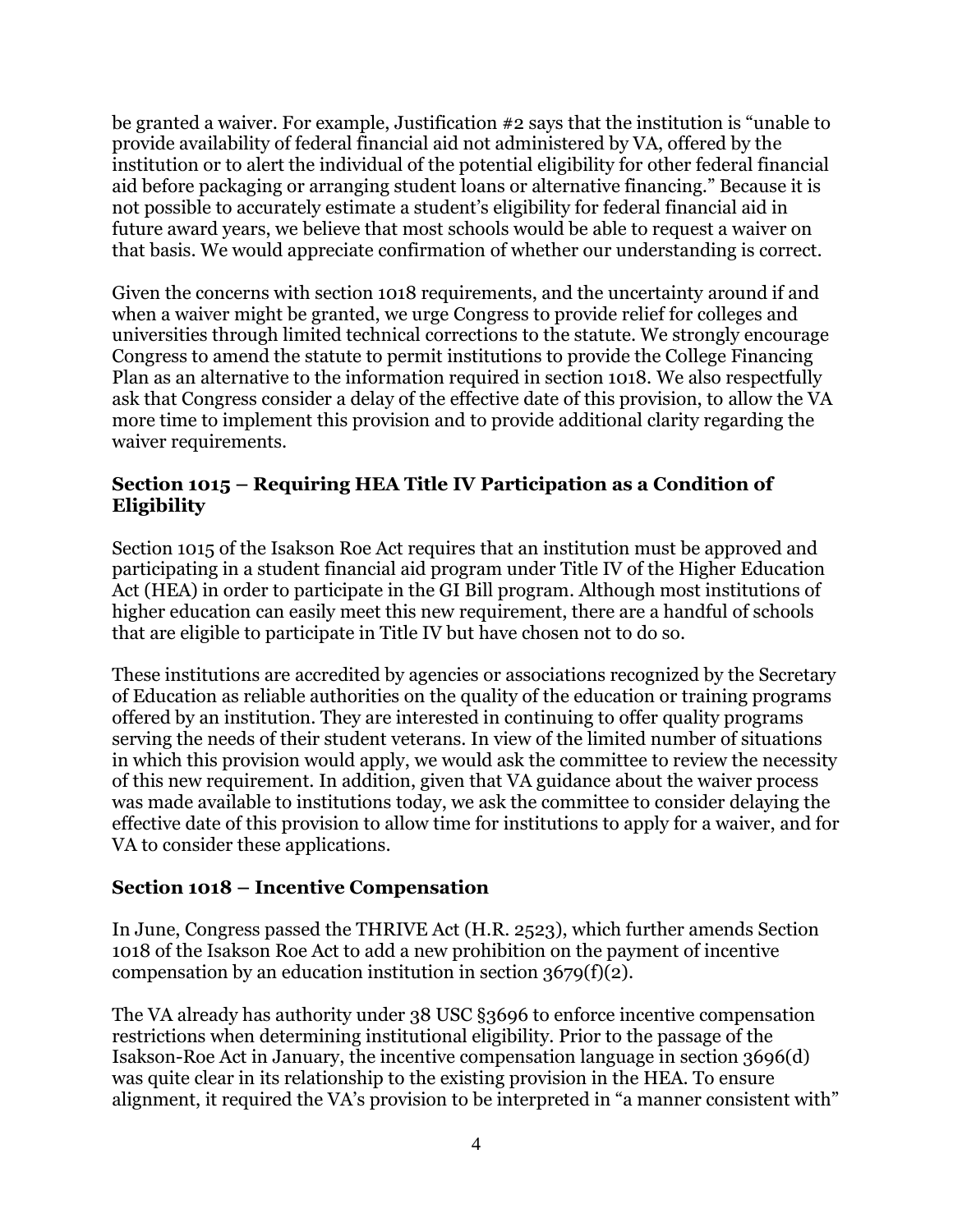the Secretary of Education's interpretation of section 487(a)(20) of the HEA. <sup>2</sup> However, when Isakson-Roe was passed in January, it deleted and replaced section 3696(d) with section 3696(c), removing this important cross reference to HEA in the process.

In addition, while the incentive compensation language currently in sections 3696(c) and 3679(f)(2) are similar to the HEA's prohibition, they omit language explicitly permitting institutions to use incentive compensation when recruiting foreign students. Based on basic statutory construction rules, this omission suggests that education institutions that use incentive compensation to recruit foreign students—a practice clearly permitted under Title IV—risk being disapproved for GI Bill benefits.<sup>3</sup>

The HEA's incentive compensation ban has been in statute for decades and has been the subject of regulatory interpretations by the Department of Education agency that provides detailed guidance to institutions regarding when certain complex contracting and recruiting arrangements are permissible, and when they are not. The incentive compensation ban language lacks this body of regulatory and subregulatory guidance. It seems unwise to ask both the VA and state approving agencies to become experts on the nuances of these longstanding restrictions or to create some new regulatory or subregulatory construct.

We believe that the THRIVE Act amendment to section 3679 is unnecessary and fails to provide any additional protections for veterans attending colleges and universities participating in Title IV. However, in order to address concerns regarding inconsistent interpretation across agencies, we ask the committee to make two technical changes to sections  $3679(f)(2)$  and  $3696(c)$ : (1) insert the HEA language regarding foreign students so the incentive compensation language is parallel and (2) specify that the interpretation of the incentive compensation language will be consistent with the Department of Education's regulations, interpretations, and guidance under section 487(a)(20) of the HEA (20 USC 1094(20)).

# **Conclusion**

Thank you for your continued work on behalf our nation's veterans. We look forward to working with you to address these issues and to ensure that veterans continue to use their GI Bill benefits to pursue a high-quality college degree.

Sincerely,

**Elleranc** 

Ted Mitchell President

 $\overline{a}$ 

 $2$  See 38 U.S.C. 3696(d)(2).

<sup>&</sup>lt;sup>3</sup> It is worth noting that a third incentive compensation provision (section 3676(f)) includes the same exception for recruitment of foreign students as the HEA.